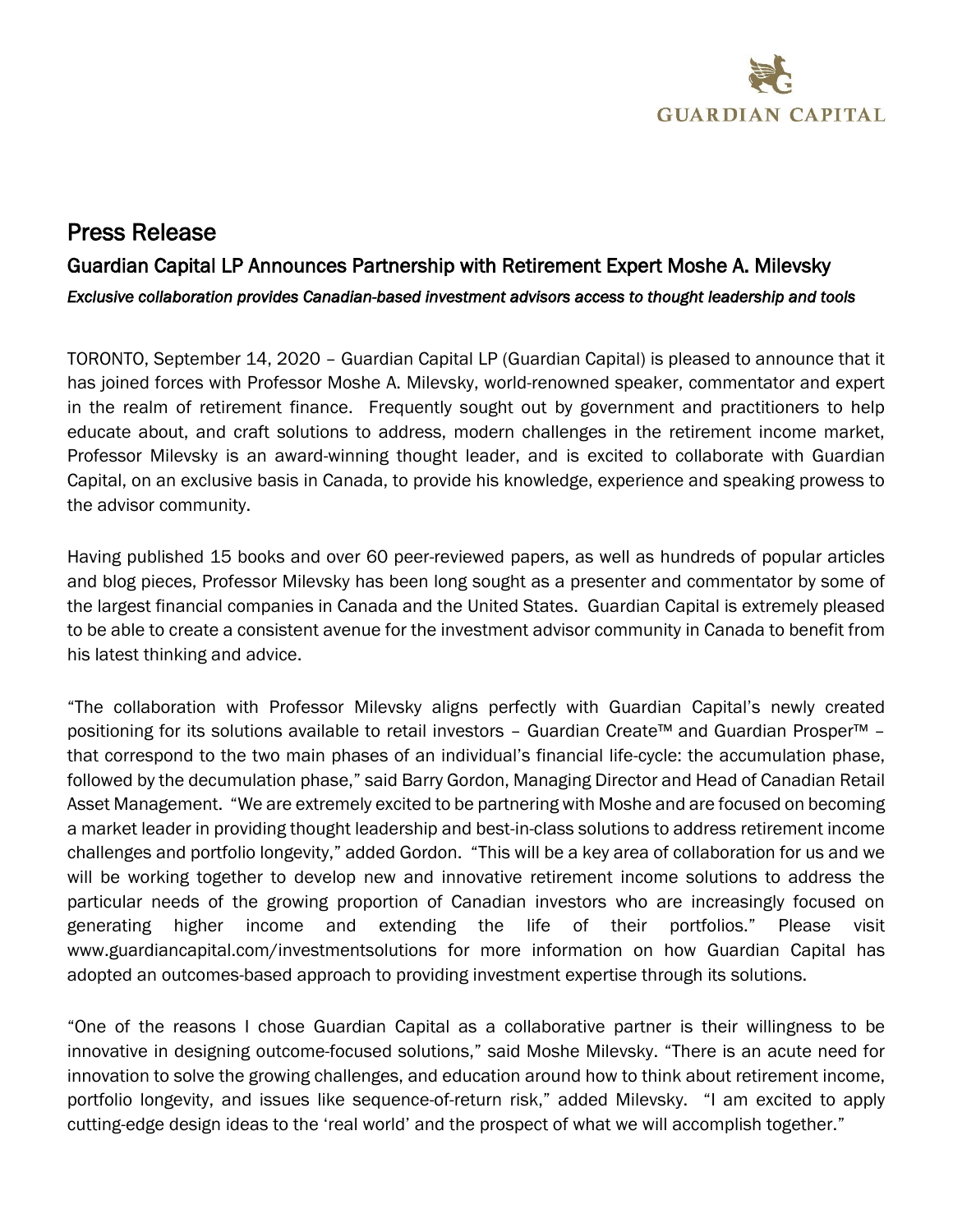On August 11, 2020, Guardian Capital launched its inaugural suite of actively managed Exchange Traded Funds (Guardian ETFs) that align with the Guardian Create™ and Guardian Prosper™ journeys:

# Guardian Create™

Guardian i <sup>3</sup> Global Quality Growth ETF (TSX listed GIQG and GIQG.B (currency unhedged)) Guardian i <sup>3</sup> US Quality Growth ETF (TSX listed GIQU and GIQU.B (currency unhedged)) Guardian i<sup>3</sup> Global REIT ETF (TSX listed GIGR and GIGR.B (currency unhedged))

# Guardian Prosper™

Guardian Directed Equity Path ETF (TSX listed GDEP and GDEP.B (currency unhedged)) Guardian Directed Premium Yield ETF (TSX listed GDPY and GDPY.B (currency unhedged))

Guardian Capital is well known for its over 50 year history of providing best-in-class investment management expertise to institutional investors in Canada and around the world, high net worth families and advisor-served clients. We are extremely proud to be able to now add our collaboration with Professor Milevsky to this deep history, and look forward to adding value to the relationships that investment advisors have with their clients by providing thought leadership, best practice tools and innovative solutions to the every-day investment challenges faced by Canadians.

### About Guardian Capital LP

Guardian Capital LP is the manager and portfolio manager of the Guardian Capital Funds and each of the Guardian ETFs. Additionally, Guardian Capital manages portfolios for defined benefit and defined contribution pension plans, insurance companies, foundations, endowments and third-party mutual funds. Guardian Capital is a wholly-owned subsidiary of Guardian Capital Group Limited. For further information on Guardian Capital, please visit [www.guardiancapitallp.com](http://www.guardiancapitallp.com/).

### About Guardian Capital Group Limited

Guardian Capital Group Limited is a diversified financial services company founded in 1962. Guardian operates in two main business areas, Asset Management and Financial Advisory. As of June 30, 2020, Guardian had C\$31.2 billion of assets under management and C\$20 billion of assets under administration. Guardian offers institutional and private wealth investment management services; financial services to international investors; services to financial advisors in its national mutual fund dealer, securities dealer, and insurance distribution network; and maintains and manages a proprietary investment portfolio, which had a fair market value of C\$511 million at June 30, 2020. Its Common and Class A shares are listed on the Toronto Stock Exchange; in 2019, Guardian celebrated 50 years as a listed company. To learn more about Guardian, visi[t www.guardiancapital.com.](http://www.guardiancapital.com/)

### About Moshe A. Milevsky, PhD

Professor Milevsky is a professor, well-known thought-leader, speaker, writer and entrepreneur in the field of retirement income planning. Named by Investment Advisor magazine (in the US) as one of the 35 most influential people in the financial advisory business during the last 35 years, he received a lifetime achievement award from the Retirement Income Industry Association in 2008. Dr. Milevsky has published 15 books and over 60 peerreviewed scholarly articles. His book: King William's Tontine: Why the Retirement Annuity of the Future Should Resemble Its Past, published by Cambridge University Press was granted the Kulp-Wright (ARIA, 2017) award for the most important contribution to insurance.

For further information, please contact:

Angela Shim (416) 947-8009